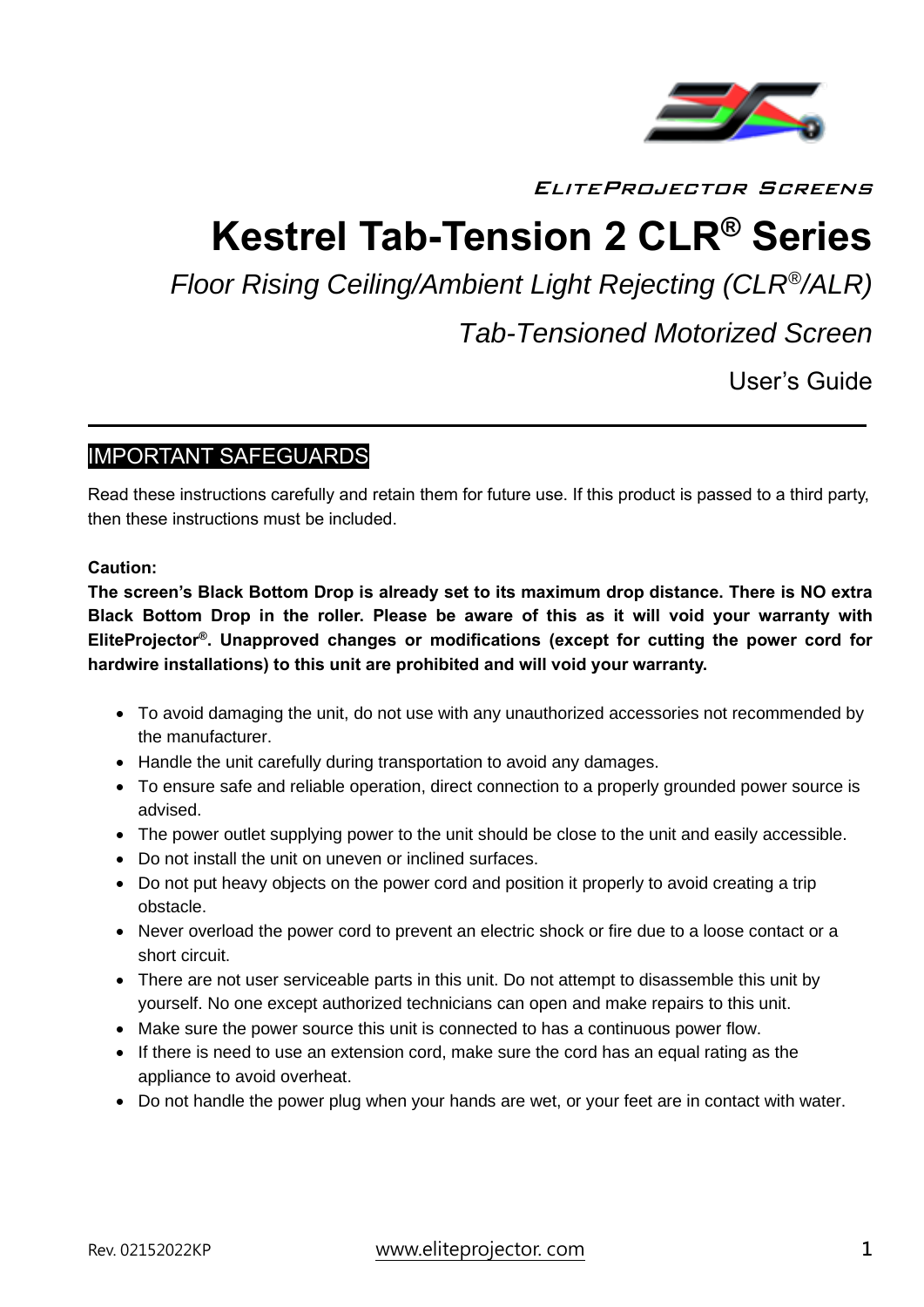

#### **Do not use this unit under the following circumstances.**

- Disconnect the power cord under the conditions of heavy rain, wind, thunder, or lightning.
- Avoid direct Sunshine, rain shower and moisture.
- Keep away from fire sources and high temperature to prevent this device from overheating.
- Cut off the power supply first before transportation or maintenance.
- Fully disconnect from the power supply when the unit is not in use for a long period of time, as should be done with any other electric household appliance.
- To avoid possible injury and/or an electric shock, do not attempt to use the screen if there is obvious damage or if there are any evident broken parts.
- Keep hands clear from the closing panels.
- Keep away from children when screen is in operation.

# WARNING

Individual modifications to this product are prohibited and will void the manufacturer's warranty. Please contact the EliteProjector® Customer Service Team with any questions.

### SCREEN MAINTAINANCE

Dust, dirt, and scratches on the projection screen surface will affect the quality and performance of the projection image. For optimal results we advise to pay attention to the following instructions.

1) The screen surface has a horizontal structure. **DO NOT** wipe the screen up and down or in a circular motion.

#### *Wipe very gently when needed from left to right only*.

2) Please clean the dust on the screen surface with a soft brush or microfiber cloth (rough towel or cloth may damage the screen's surface).

3) Gently wipe the screen with a lightly moistened microfiber cloth with mild soap diluted in water.

#### **Notes**:

#### *The following precautions should be always followed to avoid damaging the material, which is not covered under warranty.*

- **EXEUT A** NEVER **touch** the screen material with your bare hands as it will leave oily fingerprints which are permanent and not removable. *Use cotton gloves when handling the material*.
- NEVER **scratch** the material, as it will leave permanent markings on the screen's surface.
- NEVER **point** to the screen material with a fingertip or other sharp objects to prevent damage to the material.
- NEVER use acetone, benzene, alcohol, and any other organic solvents to clean the screen material. Using such chemicals will permanently damage the screen.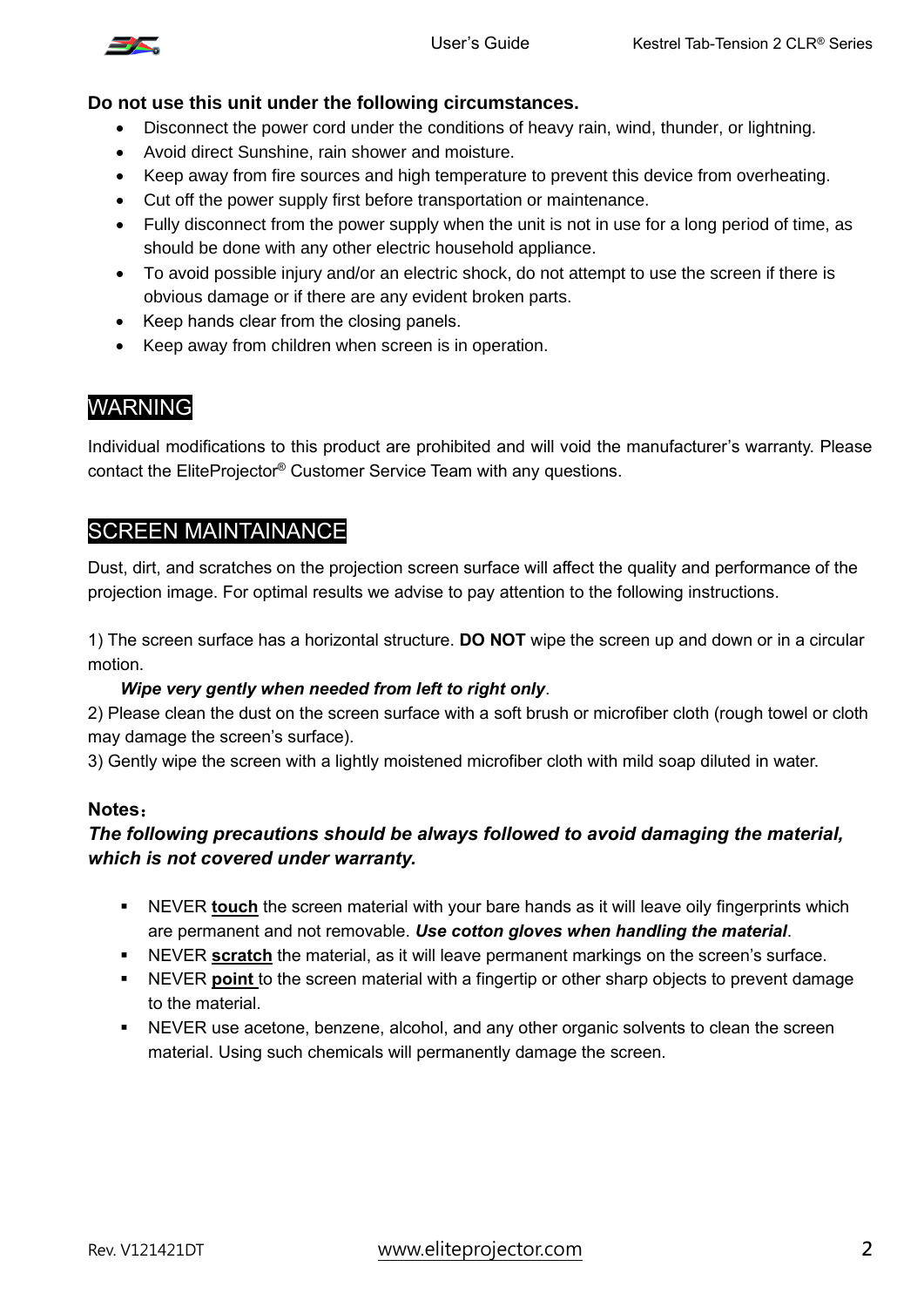

#### **FCC Regulatory Compliance**

This device complies with Part 15 of the FCC Rules.

Operation is subject to the following two conditions:

(1) this device may not cause harmful interference, and (2) this device is susceptible to receiving interference that may cause undesired operation.

Changes or modifications not expressly approved by the party responsible for compliance could void the user's authority to operate the equipment.

This equipment has been tested and found to comply with the limits for a Class B digital device, pursuant to Part 15 of the FCC Rules. These limits are designed to provide reasonable protection against harmful interference in a residential installation. This equipment generates, uses, and can radiate radio frequency energy and, if not installed and used in accordance with the instructions, may cause harmful interference to radio communications. However, there is no guarantee that interference will not occur in a particular installation.

If this equipment does cause harmful interference to radio or television reception, which can be determined by turning the equipment off and on, the user is encouraged to try to correct the interference by one or more of the following measures:

- Reorient or relocate the receiving antenna.
- Increase the separation between the equipment and receiver.
- Connect the equipment into an outlet on a circuit different from that to which the receiver is connected.
- Consult the dealer or an experienced radio/TV technician for help.

This equipment complies with FCC radiation exposure limits set forth for an uncontrolled environment. This transmitter must not be co-located or operating in conjunction with any other antenna or transmitter.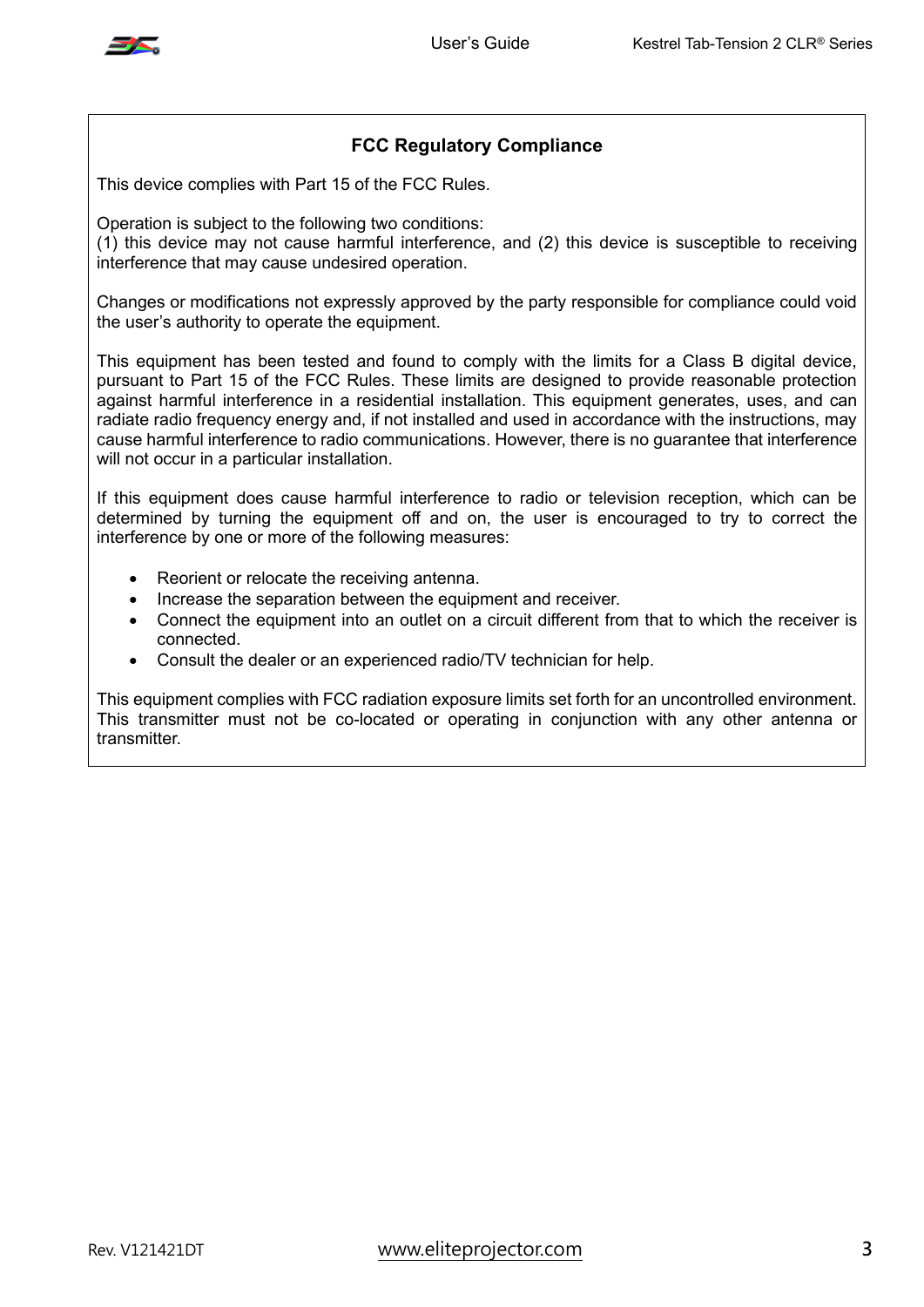

PARTS IDENTIFICATION



*Note: Please always store the screen flat horizontally. Never store the screen in a vertical position as it will permanently damage the screen's structure, shift the material, and cause wrinkles/folds which will void the warranty.*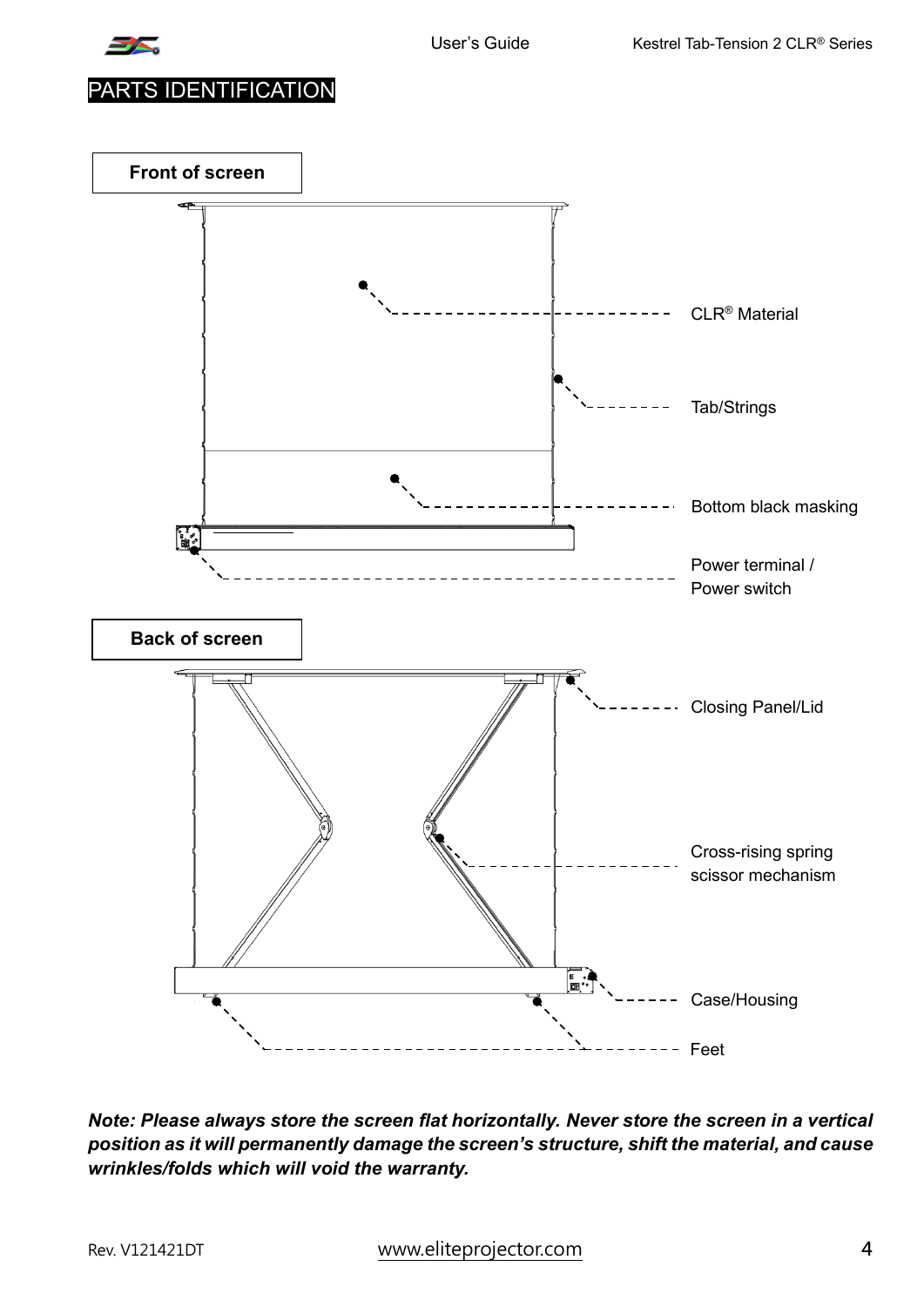

| Kestrel Tab-Tension 2 CLR <sup>®</sup> Series   Controls and Accessories  |  |                                                    |                                                    |                                         |
|---------------------------------------------------------------------------|--|----------------------------------------------------|----------------------------------------------------|-----------------------------------------|
| A. Radio Frequency B. Infrared (IR)<br>(RF) Remote control Remote Control |  | C. IR extended<br>receiver                         | D. Radio Frequency<br>(RF) USB wireless<br>trigger | * E. Micro USB<br><b>Charging Cable</b> |
|                                                                           |  | Installed inside housing<br>near circuit board box | o                                                  |                                         |

\*Included with rechargeable remote version only

#### SCREEN OPERATION

**Electric Current**: Depending on your region, the screen will operate in either 110v or 220v voltage.

1. After ensuring the power outlet & screen are compatible (voltage), plug the power cord into the power outlet.

2. Once the screen has power, you'll be able to control it using any of the **4 methods** described below.

#### **4 ways to control your Kestrel Tab-Tension 2 CLR® Screen**

*1. Manual Operation Switch:* The left side of the screen's housing includes a UP/STOP/DOWN switch to raise, lower and stop the screen without the use of the RF/IR remote.



- *2. RF Remote Control (Item A):* The RF (A) remote is best used when the screen is concealed or when long distance control is required. The RF technology therefore is more versatile as it does not require line of sight to operate the screen.
- *3. IR Remote Control (Item B) and IR Eye Receiver (Item C):* The IR remote (B) requires a direct line of sight through the screen's IR receiver. Place the IR Eye Receiver (C) in a suitable location free from obstruction. Then point the IR remote to the IR Eye receiver to operate the screen. *※ IR Eye Receiver has been installed inside the housing on left side (power terminal side)*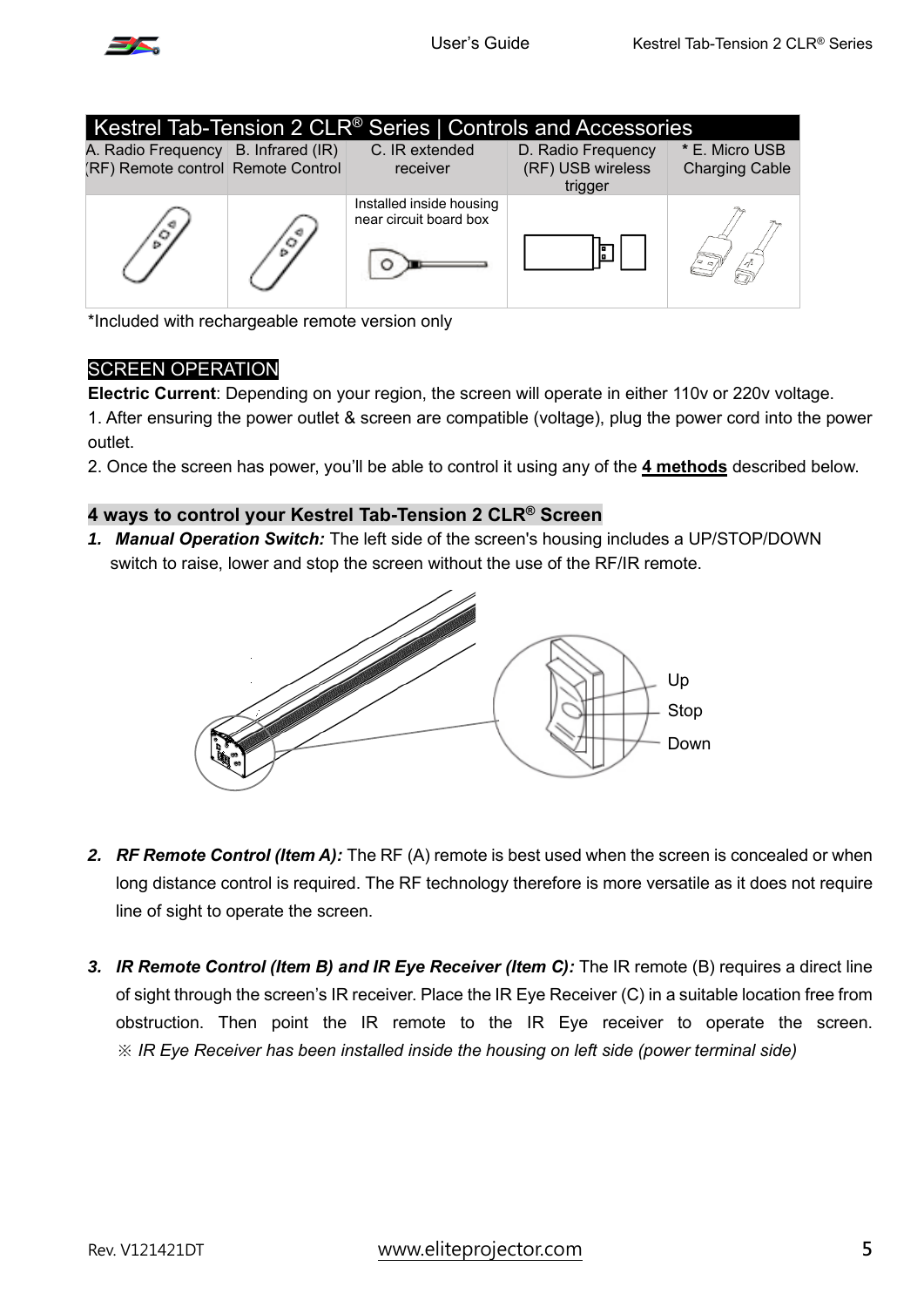

- *4. USB RF wireless trigger (Item D):* The RF wireless trigger (D) can synchronize your projector's power cycle to the screen's UP/DOWN operation.
	- *※ The trigger has been synchronized to your electric screen.*
	- a. **Connect** the RF wireless trigger into the projector's USB port.
	- b. *Make sure to enable this feature if needed in your projector's menu settings.*
	- c. **Power ON** the projector. The screen should raise (up) the screen automatically.
	- d. **Power OFF** the projector. The screen should descend (down) the screen automatically.

#### **NOTE**

- $\triangleright$  When powering off the projector, assure it is completely powered off (ex. fan off), then the screen will retract automatically.
- $\triangleright$  If the motorized screen does not automatically drop or retract, repeat the process from step one.

#### **Remote control battery operated and charging instructions:**

*Note: One or the other type included not both types.*

#### Rechargeable version

Charge the RF or IR remote by plugging the Micro USB Charging cable (Item E) into any USB power source and into the left side of your RF or IR Remote Control. While charging, you will see a solid red light above the touch sensitive buttons. For your convenience, you may use the remote while it charges. Note: The red light may dim while charging.



#### Battery version

Follow the steps below to replace the CR232 button cell batteries (2x required) on the remote control.

- a. **Unscrew** the back cover of the remote control.
- b. **PUSH UP** to remove the back cover.
- c. Replace the old batteries with new batteries.
- d. Put the back cover on the remote control secure with screw.
- e. Check the operation of the remote control to verify screen responds to the commands.

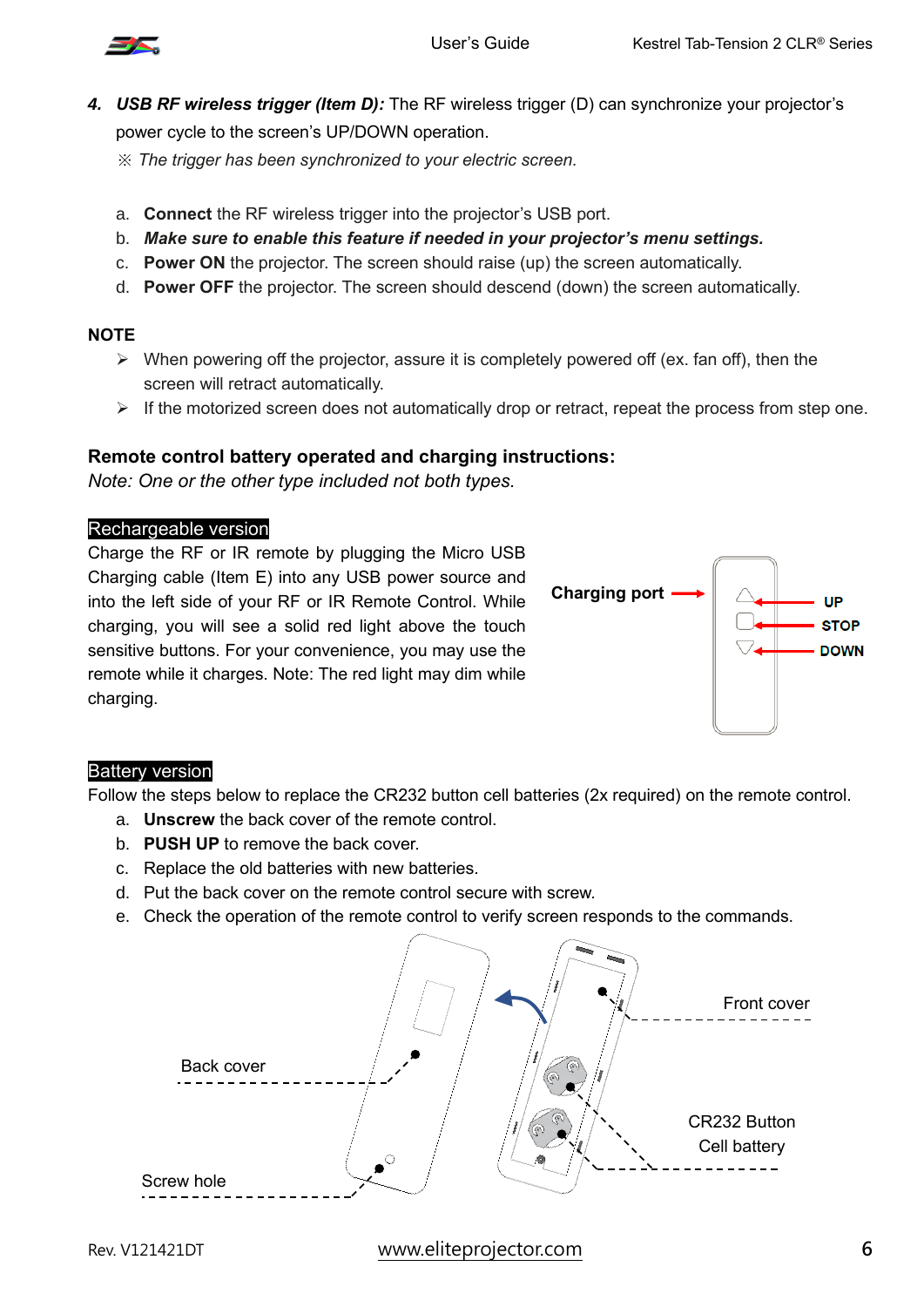

#### **Notice to Installer:**

#### **PROPER PROJECTOR PLACEMENT**

The **StarBright CLR®** is exclusively for tabletop/bottom mounted ultra-short throw projectors. See illustrations below for limits and criteria.

#### **1) Tabletop mounted ultra-short throw projection illustration**



#### **IMPROPER PROJECTOR PLACEMENT**

Overhead placement or a standard throw projector will make the image very dark on account of the screen's absorbent layer deflecting light that is not aligned with its reflective angle.

#### **1) Ceiling mounted Ultra-short throw projector illustration**





# Rev. V121421DT www.eliteprojector.com **7**